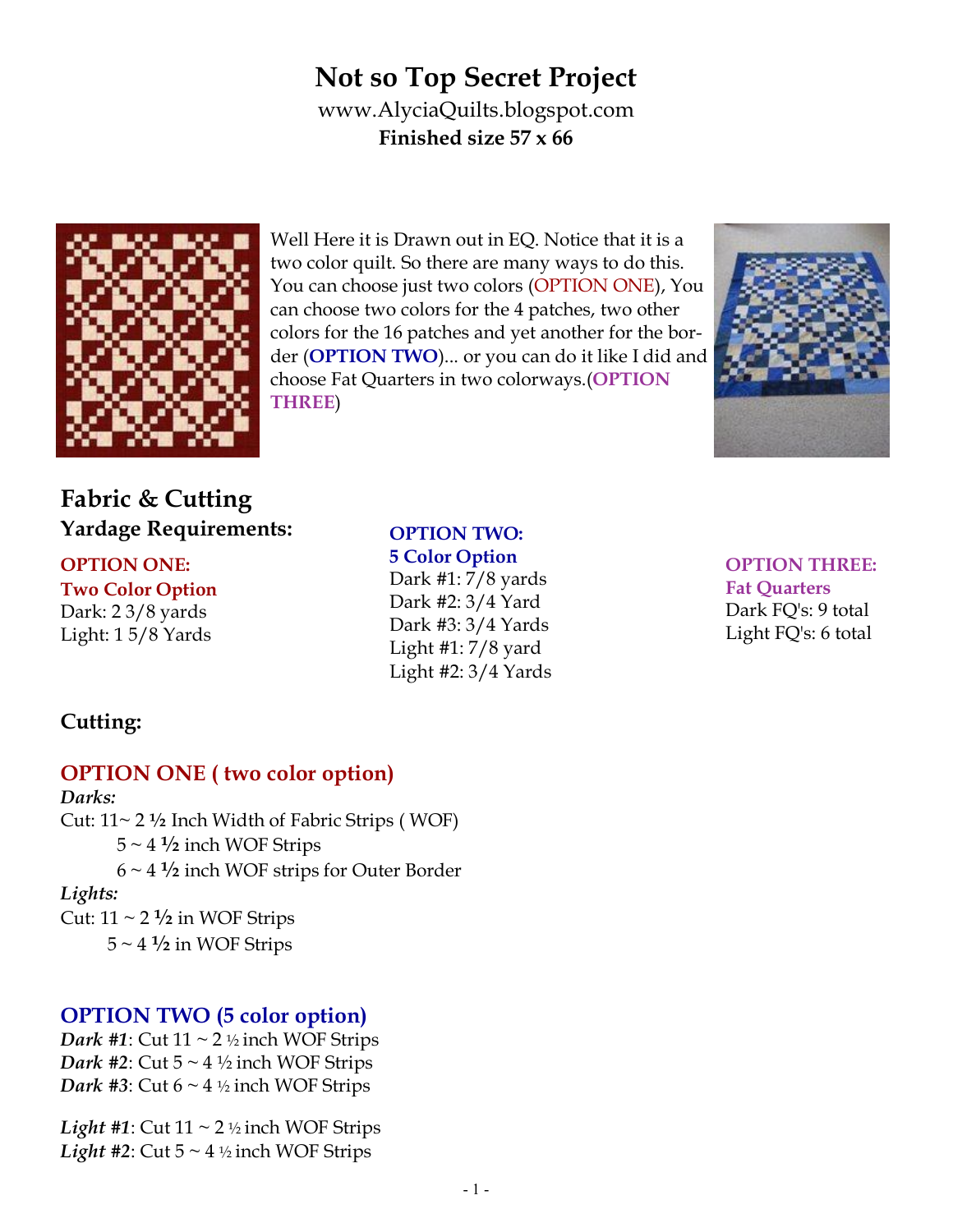## **OPTION THREE ( Fat Quarters)**

Cut these lengthwise so you will get 21 or 22 inch long strips.

#### *Darks:*

- \* Take 4 FQ's, Stack them up and cut  $1 \sim 4 \frac{1}{2}$  strip, and  $5 \sim 2 \frac{1}{2}$  inch Strips all 22 in long
- \* Take 1 FQ and cut  $3 \sim 4$  ½in strips and  $1 \sim 2$  ½inch strip.
- \* Take 4 FQ's, Stack them up and cut  $4 \sim 4$  ½inch strips from each set aside 12 of the 4 ½inch strips for the border.

#### *Lights:*

- *\** Take 4 FQ's, Stack them up and cut 1~ 4 ½ strip, and 5~ 2 ½ inch Strips all 22 in long
- \* Take 1 FQ and cut  $3 \sim 4$  ½ inch strips and  $1 \sim 2$  ½ inch strip.
- \* Take 1 FQ and cut  $4 \sim 4$  ½ inch strips from each.

#### **Step 1—16 patch Block:**



We are going to take all of the 2  $\frac{1}{2}$  inch strips and sew them together. Take One Dark Strip, place it pretty side up. Take one light strip place it pretty side down on top of the dark. This is called faced together. Place them under your sewing machine and using  $\frac{1}{4}$  inch seam sew the strip together.

I like to chain sew, so I will sit and sew all of the 2 ½ strips together at one time. I stitch to the end

of one strip, then slightly lift the presser foot and slip the next strip under it. Then I keep stitching until the end of that row.



Now you have to look at the picture sideways - because blogger loves me and I can't seem to get it rotated right... no matter what I do to it. But this is my pile of 2 ½ strips all stitched together.

After I have all of them stitched I go and clip the threads between and take them to the ironing board to press. On my quilt I pressed all the seams towards the dark fabric. I do



this so that when it comes time to quilt it, the seams are hidden under the dark fabric and you don't get any shadowing on the quilt. But - you also need to understand I am not the perfectionist that I probably should be, so if they don't go this way  $-$  it's alright.. really. Just take a deep breath and smile!

So once you are done pressing them all, you lay the strips out on your cutting mat.

When I first starting quilting I did one strip at a time, now I am a little bit more confident with the rotary cutter and will do up to 4 strips at a time. I layer the strips, then I trim off the end of the strip so it is even. Then I place my ruler every  $2\frac{1}{2}$  inches and slice the pile. Essentially I

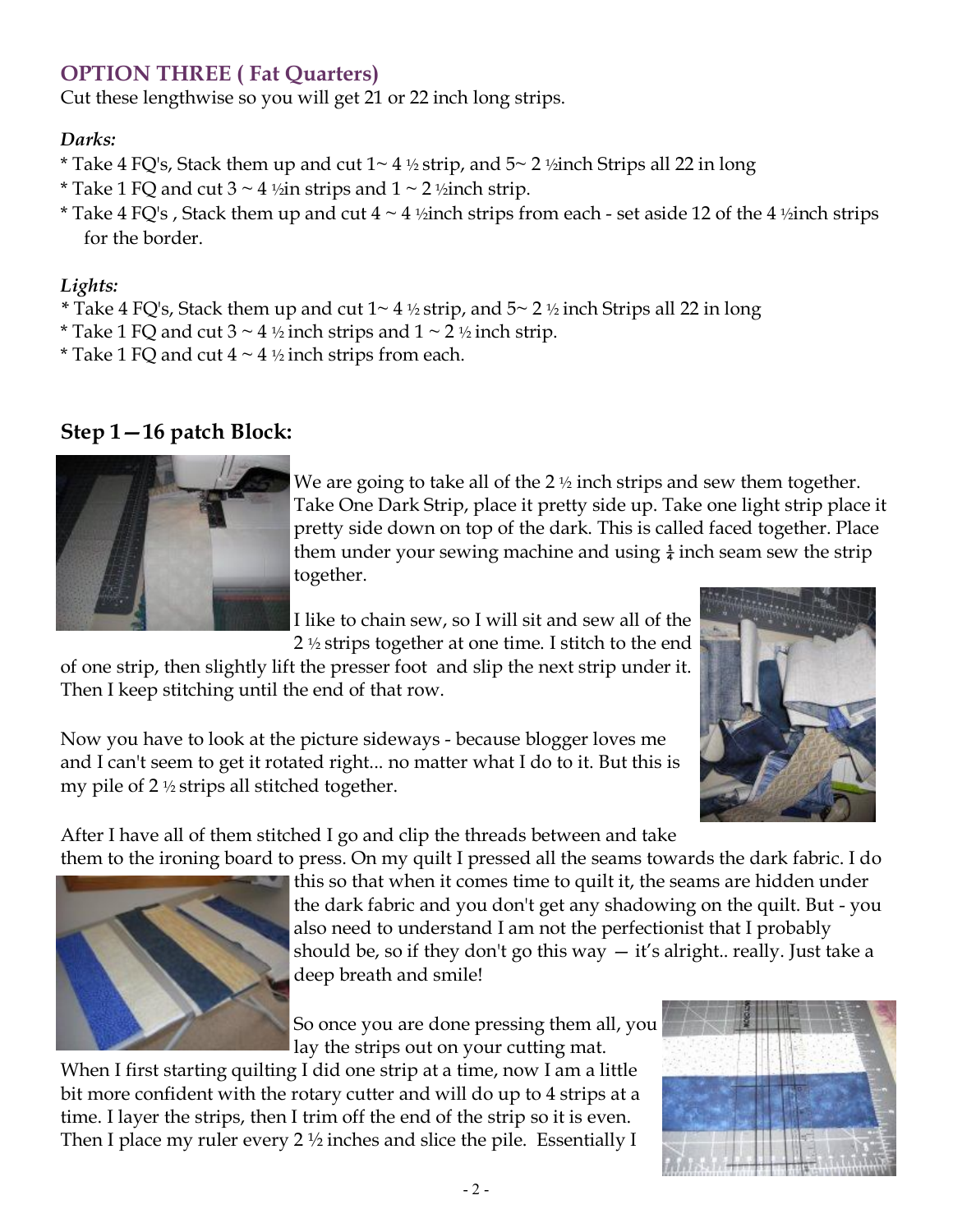am cutting 2 ½ by 4 ½ strips. *I took a picture just in case this doesn't make sense.* 

\*On the Width of fabric strips you should be getting 16 pieces per strip. On the Scrappy FQ option you should be getting 8 pieces per strip.

\* when you are all done cutting these pieces you should have 168 pieces... just in case you are one to count pieces (grin).



So that is what we will do for today. If there are better ways to explain or describe what I am trying to describe - let me know. In my brain it makes sense... but sometimes the words don't come out just right. One good thing is that I will be there when I am teaching it to the Ladies Group and the Guild. So that is always a benefit .

## **Step 2**

On we continue with the 16 patch block.

You need to take your Dark and Light little two patches and place the right sides together, opposite colors together. I put mine together and make sure they are matching at the middle seam. In my head this makes them more square, and if I have to trim I am not messing up the center seams.

Again - I chain piece. I put them thru the machine and just let the pile grow in the back. Then when I am done I go clip them and take them to the ironing board. Press them with the seam to one side.

Then we will sew one 4 patch to another 4 patch - to make the top half of the block. Again I chain piece. This chain piecing is usually where I pop in a quilting DVD - my new favorite that I picked up at MQS is a quilting DVD from Kimmy Brunner (http://www.kimmyquilt.com)... and if I want to drive the men outside I put in a chick flick — I watched "Someone Like You" while I was testing my first one. It was So so....



So after you have all the 4 patches sewn to another 4 patch you get well

- this pic below ( is it an 8 patch?) Again — take them to the ironing board and press the seams to the left or the right.



Then we join the 8 patches to another 8 patch and voila - your 16 patch is all sewn. After you have sewn these all together - head back to the ironing board and press this seam. You should have  $21 \sim 8 \frac{1}{2}$  inch 16 patch blocks when you have finished this step.

It is a lot of fun to see the enthusiasm for the Quilt of Valor project grow. It really makes my heart happy. I know that the look on the soldiers faces when they received there quilts is truly priceless. I have re-

ceived numerous emails from "our" soldiers telling me what the quilt means to them — and it makes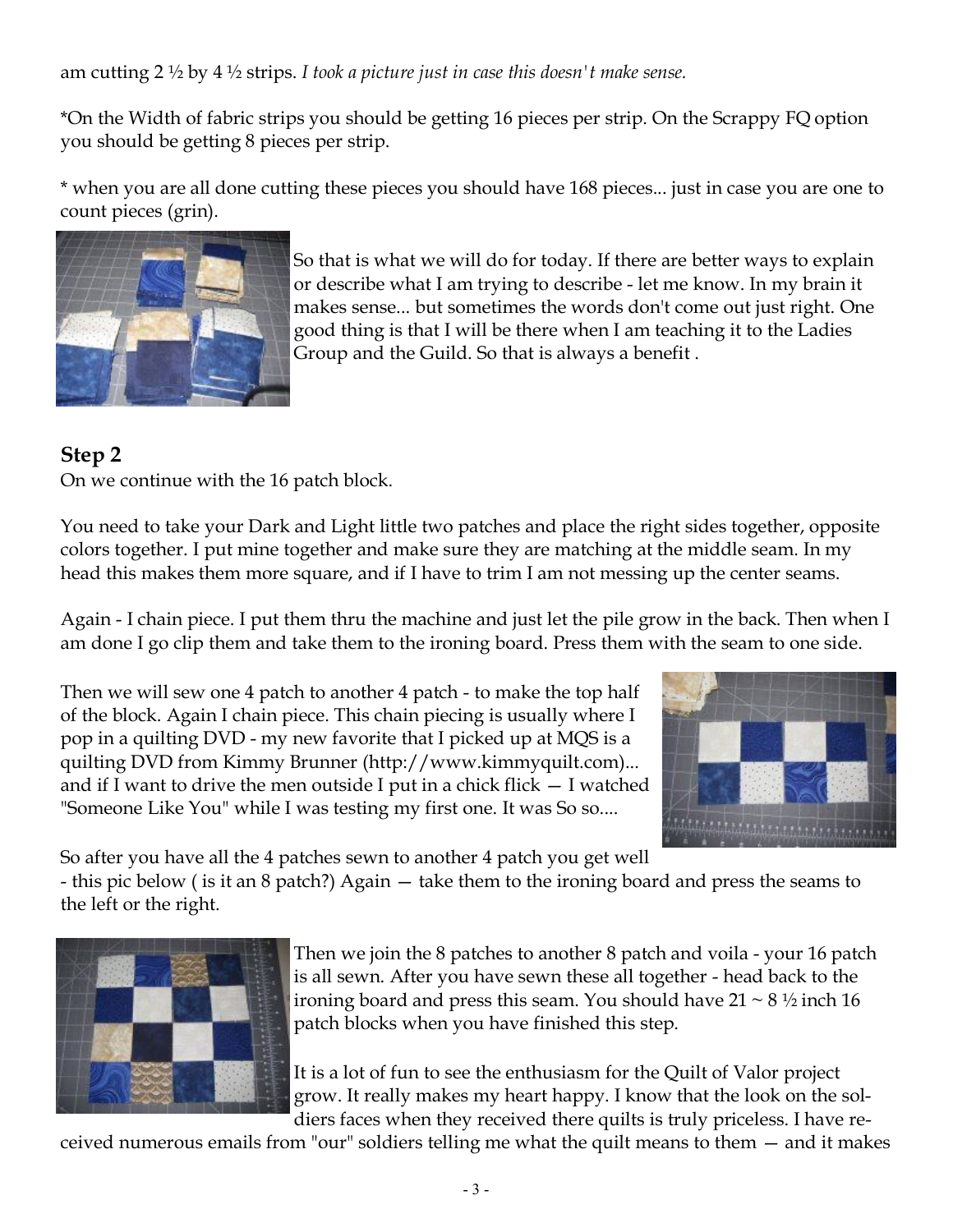#### me so glad!



Look at this face... Doesn't she look happy? Have a great day! Enjoy your quilting!

#### **Step 3 — The 4 Patch Block:**

This is the easy block and it goes together rather quickly. Step 1: Sew your Dark Strips to your Light Strips, right Sides together. Take then to the ironing table and press them. I press mine again towards the dark side.

Then take the strips to your cutting table and cut them into  $4\frac{1}{2}$  inch sections. With 22 inch Fabric — you will get 4 sections per strip set, with the WOF you should get 9 sections per set.





Take the sections and sew them into the 4 patches. With mine I got 22 Blocks. You only need 21 blocks. So I am going to save mine and if you feel like sending your extra block along with your quilt I will put them into another one. But if not  $-$  you can use this as a label, or incorporate it into the backing.

So now you should have  $21 - 4$  patch blocks and  $21 - 16$  patch blocks.

## Step 4 — The Last Step

Now you are going to take your blocks and put them into rows. I am a pretty random sew'er . So I made a pile of 16 patches and a Pile of 4 patches and sewed 3 sets of them together. I then would take those to the ironing board, press them and then sew them into a strip. I am SURE there are many more ways to do this — but this way brings on the Instant Gratification that I like!!





Your rows should be 6 blocks wide. After all the rows are done ( you should have 7) , I turn them every other direc-

tion and start sewing the rows together. And Voila — there is the center of the top!

Remember those  $4\frac{1}{2}$  inch strips you cut for the border? Well again  $-$  I am sure there are many ways to do this... but how I do it is:

I measure the center of the quilt vertically, then I sew the strips together to